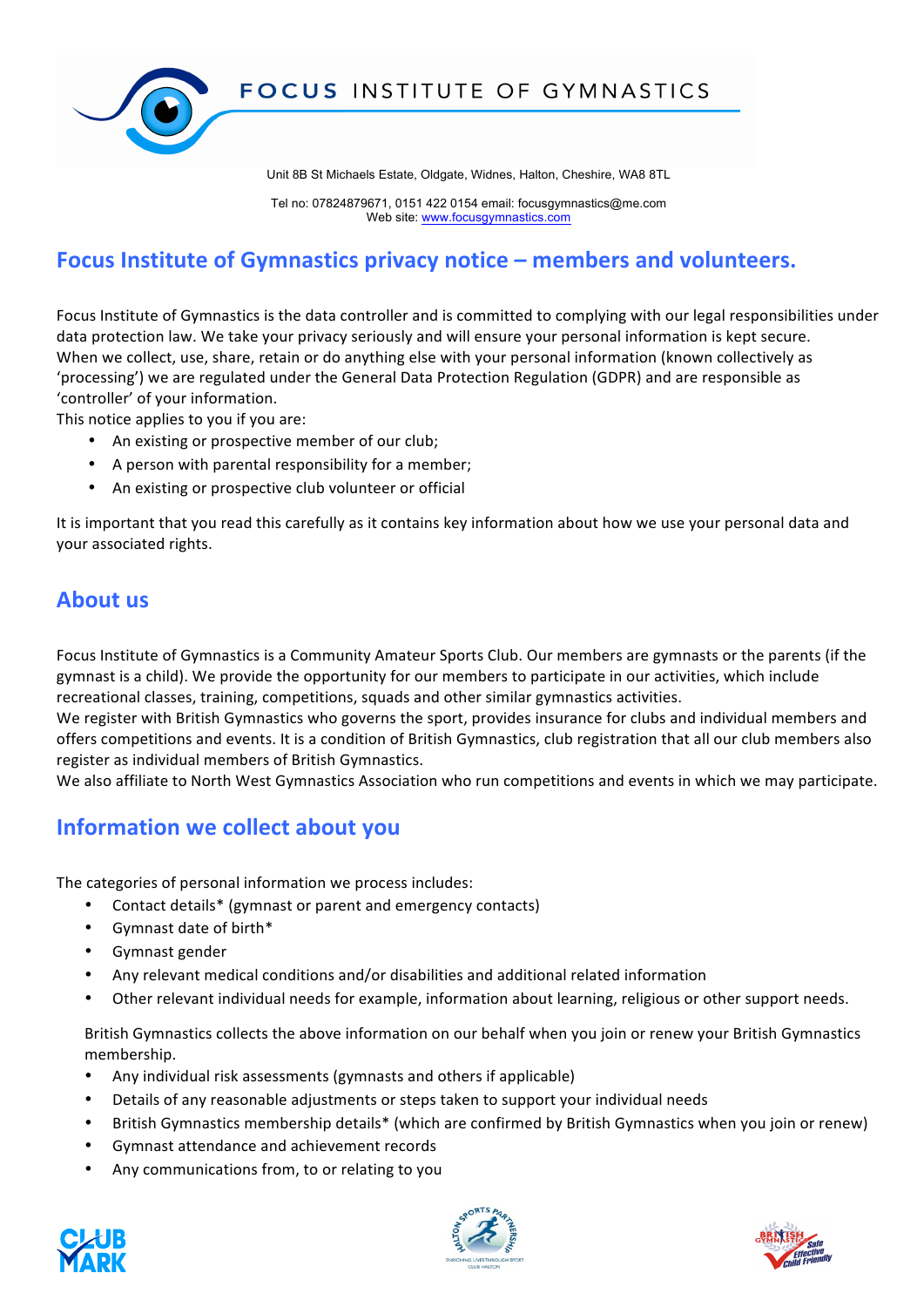

Tel no: 07824879671, 0151 422 0154 email: focusgymnastics@me.com Web site: www.focusgymnastics.com

- Details relating to standards of conduct
- Any accident or incident reports including details of injuries
- IP address, browser identifier and the time of access (if you use our website)
- Bank details (If you are making regular payments to us or we are making payments to you e.g. for volunteer expenses)
- Experience, qualifications, training and confirmation that you have completed a criminal record check (prospective or existing volunteers).

The information marked with an  $*$  above is essential for us to provide your membership. It is your choice whether you provide all the information we have requested but not providing information may affect our ability to meet you or your child's needs and to protect their well-being.

If you are a competitive gymnast, we record other information about you to support your training and participation in competition such as:

- Training and technical information
- **Lifestyle information**
- Nationality (if you are competing at international level)

If you attend an event or trip with the club, we will also collect the following information where relevant:

- Dietary requirements and any other relevant information that we need to know to ensure your needs are met; and
- Passport information if the trip is abroad.

### **Our purposes for processing information about you**

We use the information we hold about you for a variety of purposes which are outlined below. Data protection law requires us to tell you what our legal reason is for each purpose.

#### **Contractual purposes**

When you ask us to provide you a service, such as club membership, gymnastics classes, competitions, trips or other activities we usually need to use information about you to provide this service, for example:

- To contact you to confirm arrangements;
- To notify you about changes to terms and conditions;
- To tell you when it is time to renew membership or re-register for activities
- To process payments or send you receipts required.
- To provide you with the benefits and services to which you have subscribed.

We do so because it is necessary for the performance of a contract.

### **Legal obligations**

We have a duty of care to ensure it is safe for you or your child to take part in gymnastics activity and to keep you/them safe while participating. Some individuals may be at risk of harm from participating in gymnastics activity as a result of a pre-existing condition. It is vital that you let us know if there is any reason why taking part in gymnastic activity may be unsafe prior to participation. With your agreement, we will review any information you provide and undertake risk assessments in consultation with yourself and any appropriate trained professionals e.g. medical





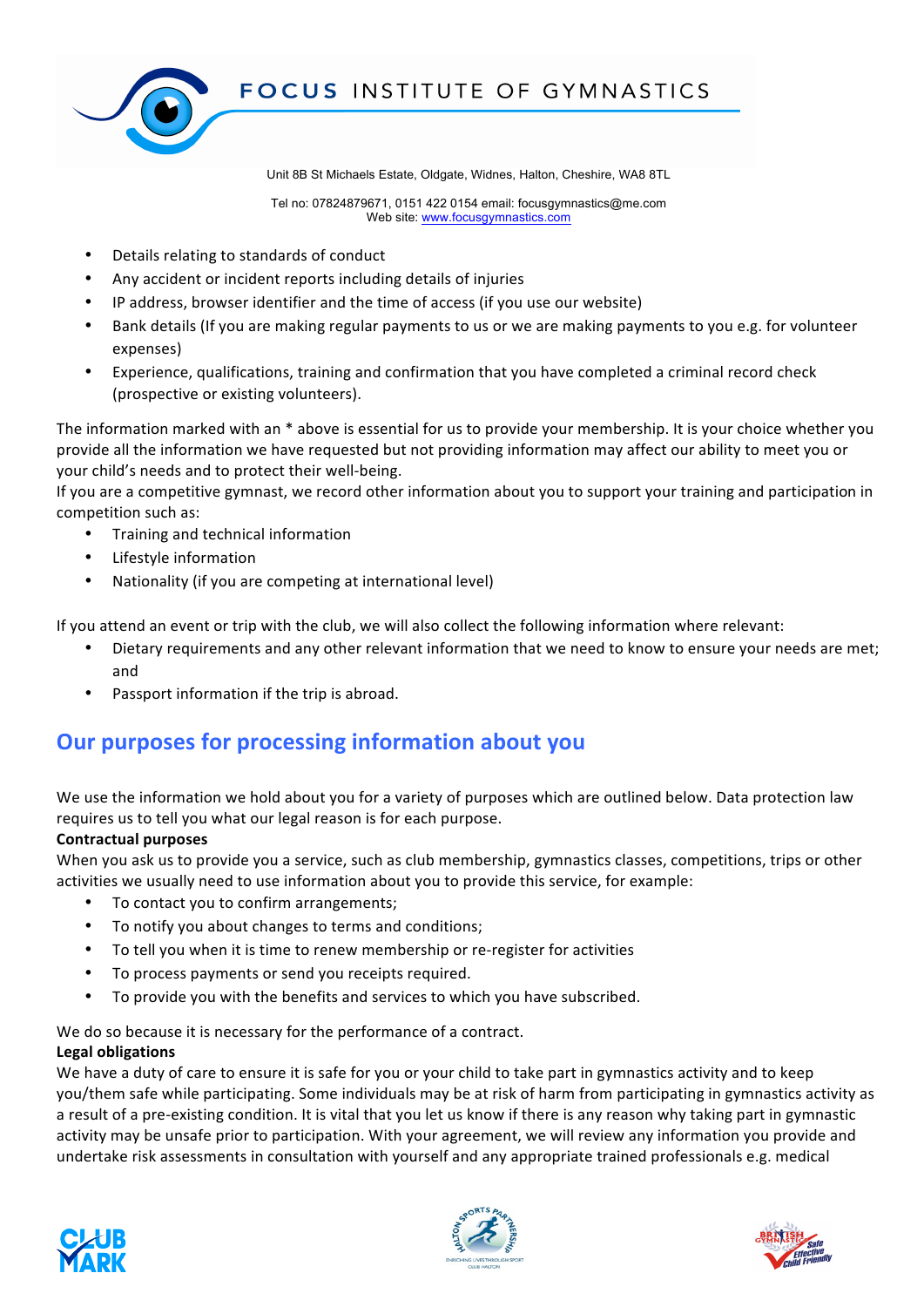



Tel no: 07824879671, 0151 422 0154 email: focusgymnastics@me.com Web site: www.focusgymnastics.com

consultants. When we ask participants to provide relevant health information such as details of medical conditions, medication needs, allergies or injuries, this is because we have a legal obligation.

If you are selected for a role at the club, we will usually obtain a reference from any appropriate organisation or individual you have nominated.

When you tell us about any special needs such as disabilities or other support information we may use relevant information to comply with our legal obligations under the Equality Act 2010. We will review any information you have provided to help us identify any actions we can take to support inclusion. We may need to ask you for more information to help us to best meet your or your child's needs. We will keep a record of any steps we take to support inclusion.

If you are wishing to volunteer or work for us, we may need to ask you to complete a criminal record check as we have a legal obligation to do so. We jointly control the checking process with British Gymnastics who is responsible for the assessment of any content on the check and will only share information with us where it is appropriate. For example,

if you are considered by British Gymnastics to be unsuitable to take on the role, we may share relevant and proportionate information about criminal offences where it is deemed that while you are not considered unsuitable to take on the role, if it is considered necessary for safeguarding purposes.

When we retain information about you, even after you are no longer taking part in gymnastics activity, this is often because we are required to do so by law such as records we are required to keep for business and accounting purposes. Sometimes we are also legally obliged to share information about you with third parties. More information it provided below.

### Legitimate interests

We rely on legitimate interests for the following purposes:

- Responding to communications, concerns or complaints and seeking feedback from you about our services. We will use the information you provide to respond to any comments or questions you raise and where appropriate to undertake investigations into any complaints or concerns. On occasion, we may contact you to seek your views on the services we provide.
	- **Holding emergency contact information** When you join the club, we collect contact details. We also ask you to provide an emergency contact which we will only use in exceptional circumstances if we are unable to contact your primary contact e.g. a parent.
- **Maintaining attendance registers, achievement records and waiting lists**

For health and safety purposes and club records, we need to maintain a register of those in attendance at training or other club activities. Award scheme records to know what level the gymnasts are working towards. If there are no places in the club, we can place you on our waiting list and will contact you using the details you provide to inform you when a place is available.

### Entering you into a competition and providing results

If you wish to take part in a club competition, your information (usually your name, date of birth and gender) will be used to enter you into the appropriate category and your score will be recorded.

If you wish to enter a competition organised by another gymnastics body, including British Gymnastics, home country NGB, Regional and County Gymnastics Association and other Club's competitions we will provide your information to the organiser to enable you to take part in the competition or event that they are organising.





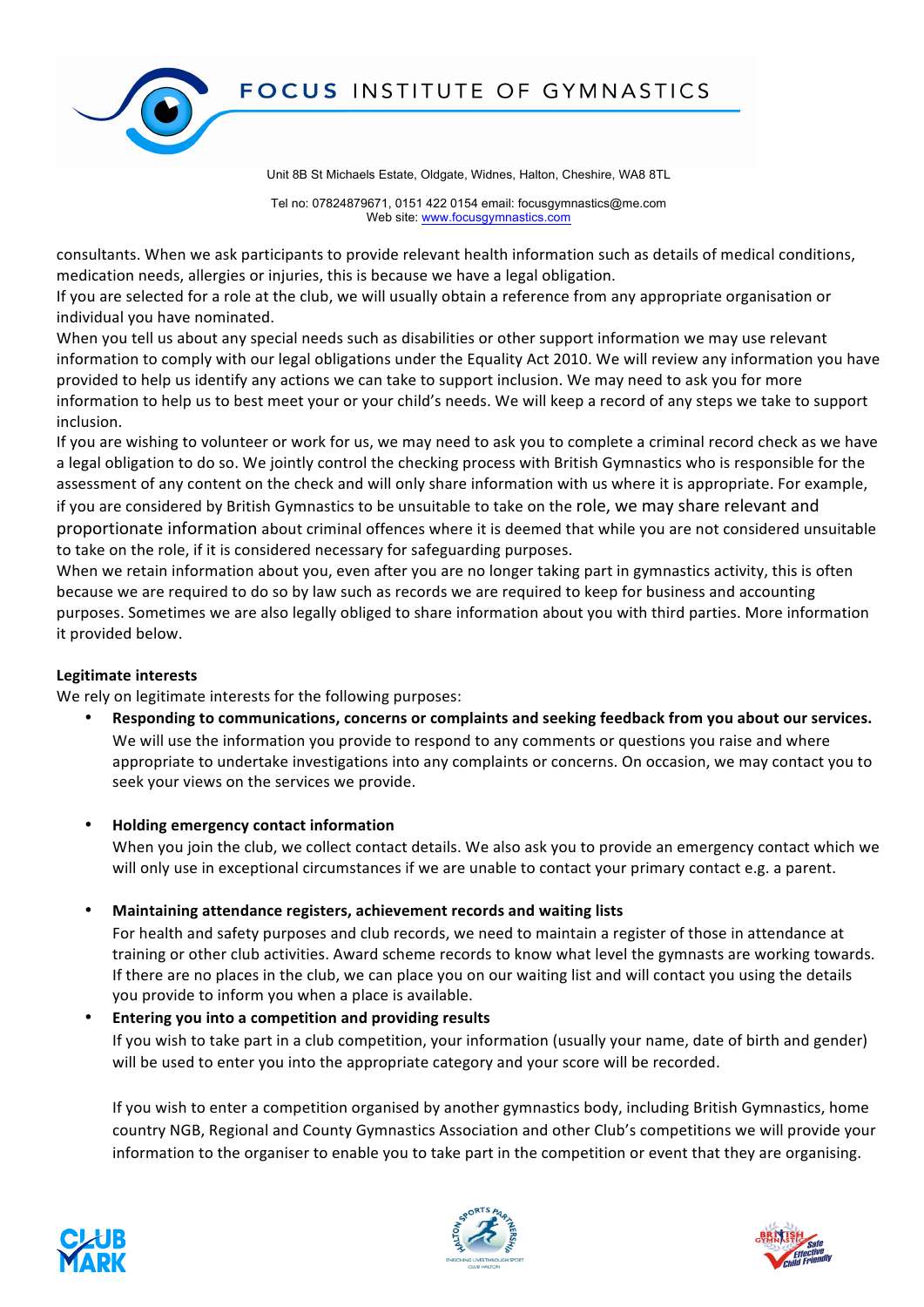

Tel no: 07824879671, 0151 422 0154 email: focusgymnastics@me.com Web site: www.focusgymnastics.com

#### • **Collecting additional information to support a participant attending a club trip**

Occasionally we organise residential events or trips. If you or your child registers for one of these events, we will need to collect additional information, that may vary dependent on the specific activities and whether they involve meals and travel. Additional information we require may include passport information and any other relevant information necessary to provide support whilst away from home.

To monitor that you have completed any required safeguarding training and criminal record checks If you undertake a role where a criminal record check and safeguarding training are required, we will receive confirmation from British Gymnastics if your check is approved and that you have completed the required safeguarding training.

### **Filming for coaching purposes**

On occasion, we may film gymnasts e.g. during a gymnastics session for coaching purposes. Videos taken at training sessions for individual coaching purposes will not be used for any other purpose without prior consent.

### Photography and filming club events to promote the club

We may take photos at club events to promote the club on our website, club social media account and in communications. At our events such as our annual club Awards we may use images. Any images of children will be published in line with our safeguarding policy.

Let us know if you do not wish to be filmed or photographed or do not want your image to be published. While we can usually take steps to prevent you from being photographed or filmed at small club events, please bear in mind that at our large public events, it may be difficult to avoid capturing you in footage. However, we always review all photographs prior to publication and we will ensure any images of you are deleted. 

If we are filming or taking photos for any other purpose, we will ask for your consent.

Running and monitoring our club website and social media We do not use any tracking or analytics on our website. Your IP address will be logged by our webserver but we would not be able to identify you from this information alone.

We have carried out a legitimate interest assessment (LIA) to ensure that the above processing is necessary and is carried out in a way that ensures a balance between the club's interests and your individual interests, rights and freedoms with appropriate safeguards, especially to protect the interest of data subjects who are children. We can provide details of these assessments on request.

You have a right to object to the use of your information for any purposes we undertake based on legitimate interests. Further information is provided in the section below on individual rights.

### **Consent**

We rely on consent in the following circumstances:

To take photographs and video at a small club event or training for publication.





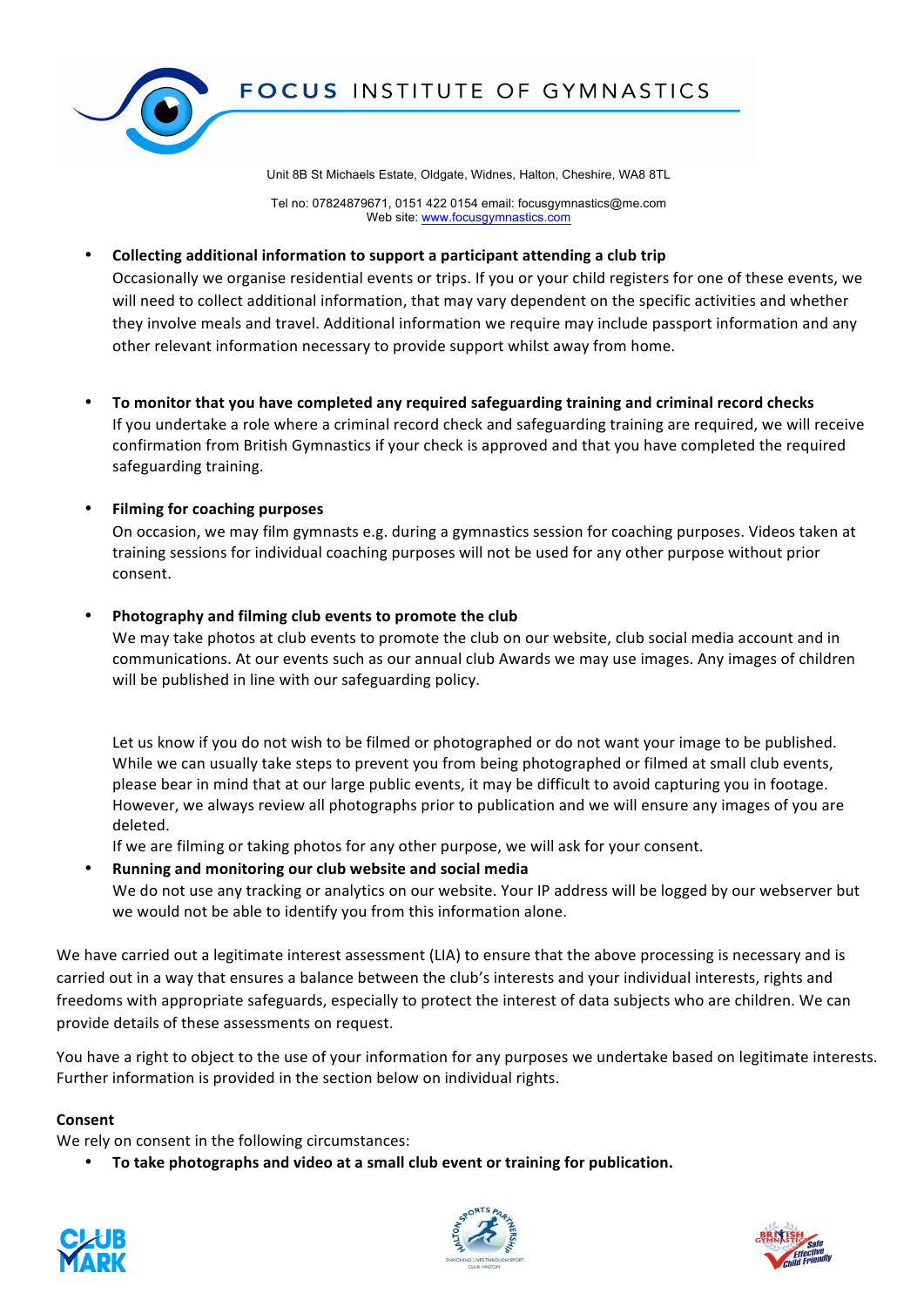

Tel no: 07824879671, 0151 422 0154 email: focusgymnastics@me.com Web site: www.focusgymnastics.com

With your consent, we may also take photos during training or at club events to promote the club on our website, club social media account and in communications. All film and photos of children will be published in line with our safeguarding policy.

#### **To claim gift aid**

As a registered charity we are eligible to claim gift aid on any donations from donors who pay tax in the UK with your agreement.

When you have given us your consent for your personal information to be used for a particular purpose, you have the right to withdraw this consent at any time, which you may do by contacting us using the contact details below. If you provided (any) consent(s) for a specific purpose as part of the information you provided on our behalf through the British Gymnastics membership platform, this (these) consents can be withdrawn at any time by logging into your British Gymnastics account. Your withdrawal of consent will not affect any use of the data that was made before you withdrew your consent.

### **Special categories of personal data**

Special categories of personal data are a category of information that is more sensitive and requires greater protection. Some of the information we process falls into this category (e.g. health/medical data or any information you provide to us about a disability or your religion, race or gender identity). It is unlawful for organisations to process this type of information unless an additional legal condition applies. We will only process this type of information if one of the following applies:

- You have given your explicit consent or have made this information public;
- We are required to do so to establish, exercise or defend a legal claim;
- We are required to do so to comply with employment or social security or social protection law;
- There is a substantial public interest in doing so; or
- It is in your vital interests and you are unable to provide consent e.g. if you are unconscious or do not have sufficient mental capacity.

### **Why we share information about you**

We have a legitimate interest in sharing your personal information with British Gymnastics to ensure the sport is safe and well-governed and where relevant to access support and advice.

We may also be required to share your personal information in the following reasons:

- Complying with legal and/or regulatory responsibilities We may be required to share information with bodies such as Her Majesty's Revenue & Customs (HMRC). Health & Safety Executive (HSE), Police and Information Commissioner's Office (ICO). We may also share information with other organisations to safeguard children. Any information that is shared will be strictly limited to what is required to ensure children are protected from harm and will be carried out in accordance with the law and relevant government guidance.
- Insurance
- Obtaining legal or professional advice
- Obtaining a service from a third party





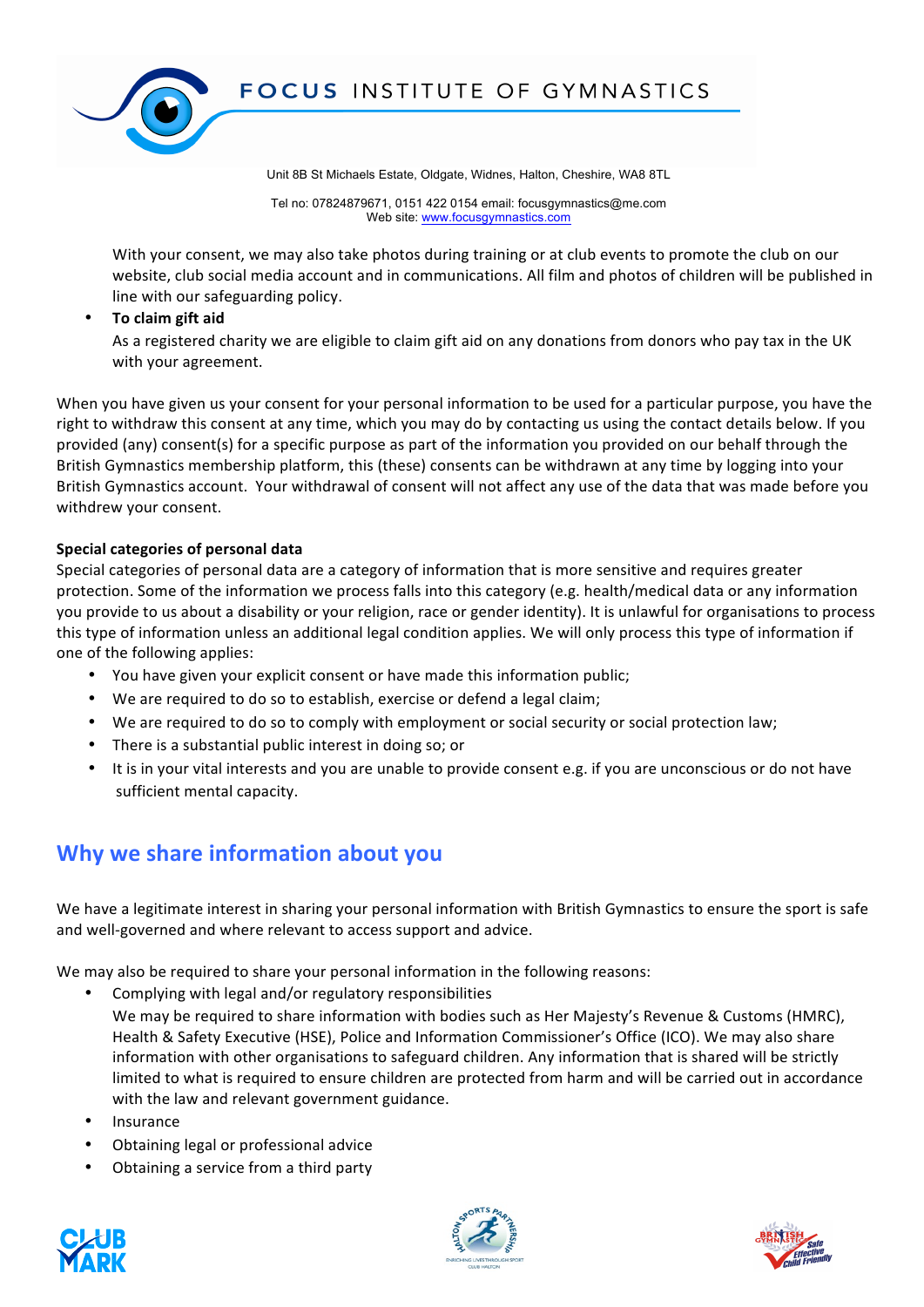

Tel no: 07824879671, 0151 422 0154 email: focusgymnastics@me.com Web site: www.focusgymnastics.com

All service providers are contractually required to ensure your information is secure and cannot use this information for their own purposes. Where we are required to share information with them to provide the service, we only disclose information that is strictly necessary to deliver the service.

Except for the above, will only share your information with any other third parties with your prior agreement.

## **Transfers of data out of the FFA**

We will not transfer or store your personal data outside the UK or the European Economic Area (EEA).

We will not transfer your information to any country or organisation outside the EEA unless there is a European Commission adequacy decision for the specific country to which the data is transferred or where we can be certain that there are adequate safeguards provided for your information and individual rights standards that meet the GDPR requirements.

# **Individual rights**

You have important rights under data protection law. In summary these include:

- **To be informed about how your information is processed** (set out above)
- **To access any personal data held about you** You have the right to access the personal information we hold about you. You can also request a copy of any information we hold by writing to us using the contact details below.
- To have your data rectified if it is inaccurate If you think that any of the information we hold is inaccurate, you can ask that corrections are made. We will either make the requested amendments or provide an explanation as to why we are not making changes

To have your data deleted (except if there is a valid lawful reason to retain it) If you do not renew your membership or cease to have a relationship with the club, we will delete any information you provided within [two years] except for any financial/accounting records which need to be retained for six years in line with UK tax law. Additional information that has been provided solely for the purpose of participating in a specific activity will be deleted after the event

Video footage that has only been taken for coaching purposes will be retained only for as long as it is required for that purpose and in most cases, will be deleted within [one month].

Photographs and other video footage captured for promotional purposes will be retained for up to [4 years old]. After this time, they will be deleted unless we consider them to be of public interest and should consequently be archived for historical purposes. Where images have been published on social media, these platform providers may continue to process your data after the retention period has lapsed.

You have a right to request the deletion of your information in advance of the above retention periods. We will delete this information unless there is a lawful reason for the information to be retained.

To have your information restricted or blocked from processing





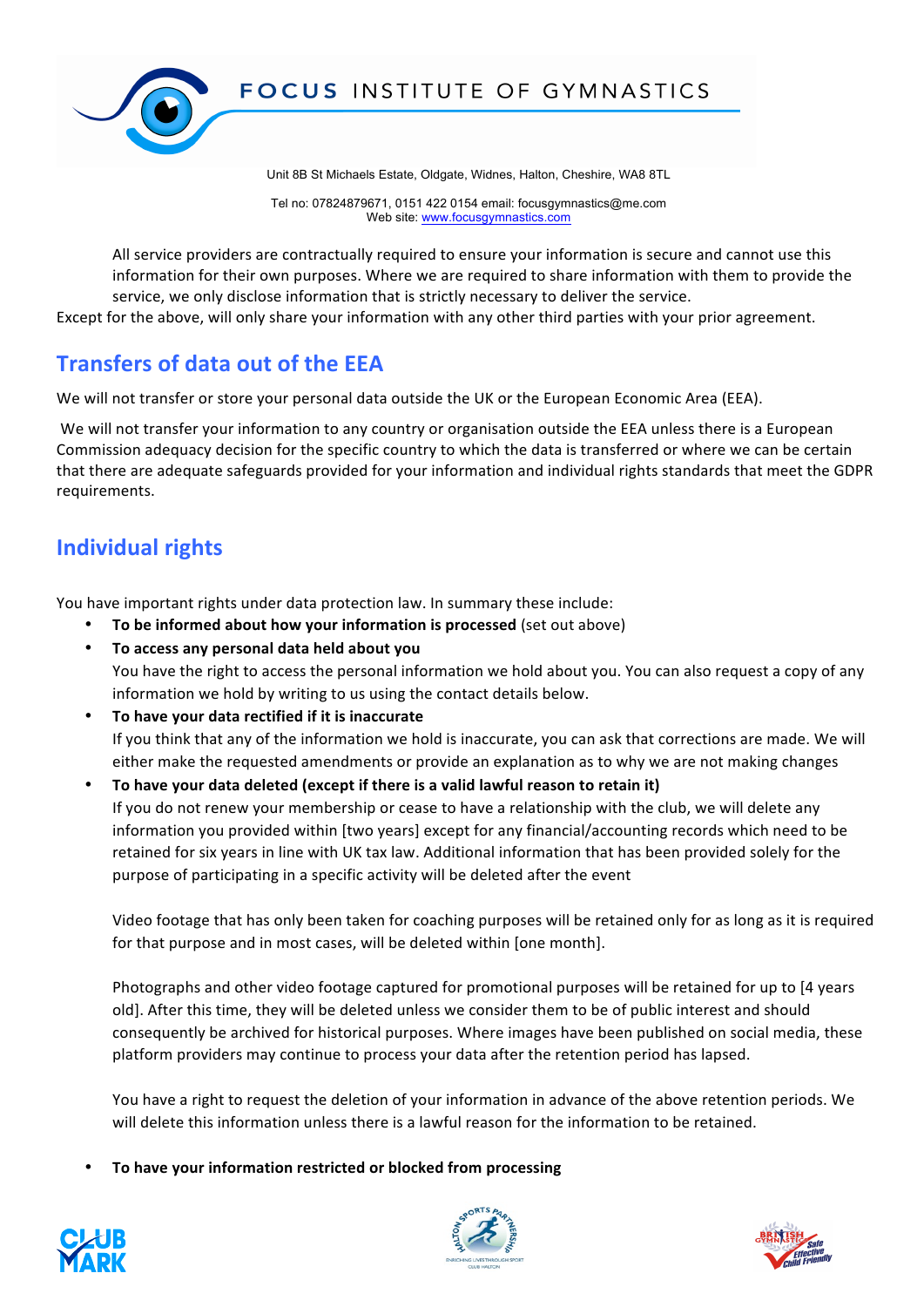

Tel no: 07824879671, 0151 422 0154 email: focusgymnastics@me.com Web site: www.focusgymnastics.com

If you object to processing, we will restrict the processing of your information for the purpose to which you are objecting whilst we review your objection.

**To portability** 

If you wish to move to another club, you can transfer your information to another club registration by logging into 'My Account' on the British Gymnastics system. Alternatively, if you wish to leave the club, the information you provided on behalf of our club will be archived on the British Gymnastics system for 60 days and will be deleted after this has lapsed. During this period, you can transfer your information to another club. This may be limited to your club membership

- To object to:
	- Any processing based on legitimate interests

The right to object is specific to the data subject's particular situation. We will stop processing your personal data unless we can demonstrate compelling legitimate grounds for the processing, which override your individual interests, rights and freedoms or we need to continue to process your information in connection with a legal claim.

Your personal information being used for direct marketing activities

You can object to our direct marketing activities by unsubscribing from the relevant communication as described above in the marketing section of this notice.

To exercise any of your rights or if you have any questions about our privacy notice please contact: Michael Lockett care of the club.

While we hope to be able to resolve any concerns you have about the way that we are processing your personal data, you have the right to lodge a complaint with the Information Commissioners Office (ICO) if you believe your data has been processed in a way that does not comply with the GDPR or have any wider concerns about our compliance with data protection law. You can do so by calling the ICO helpline on 0303 123 1113 or via their website.

## **Keeping your personal information secure**

We have appropriate security measures in place to prevent personal information from being accidentally lost, or used or accessed in an unauthorised way. We limit access to your personal information to those who have a genuine reason to need to know it. Those processing your information will do so only in an authorised manner and are subject to a duty of confidentiality.

## **Changes to the privacy notice**

We keep our privacy notices under regular review. This privacy notice was published on 10/06/2018 and last updated on 10/06/2018

We may change this privacy notice from time to time, when we do we will inform you via to the notice updates on the website and notice boards at the club.